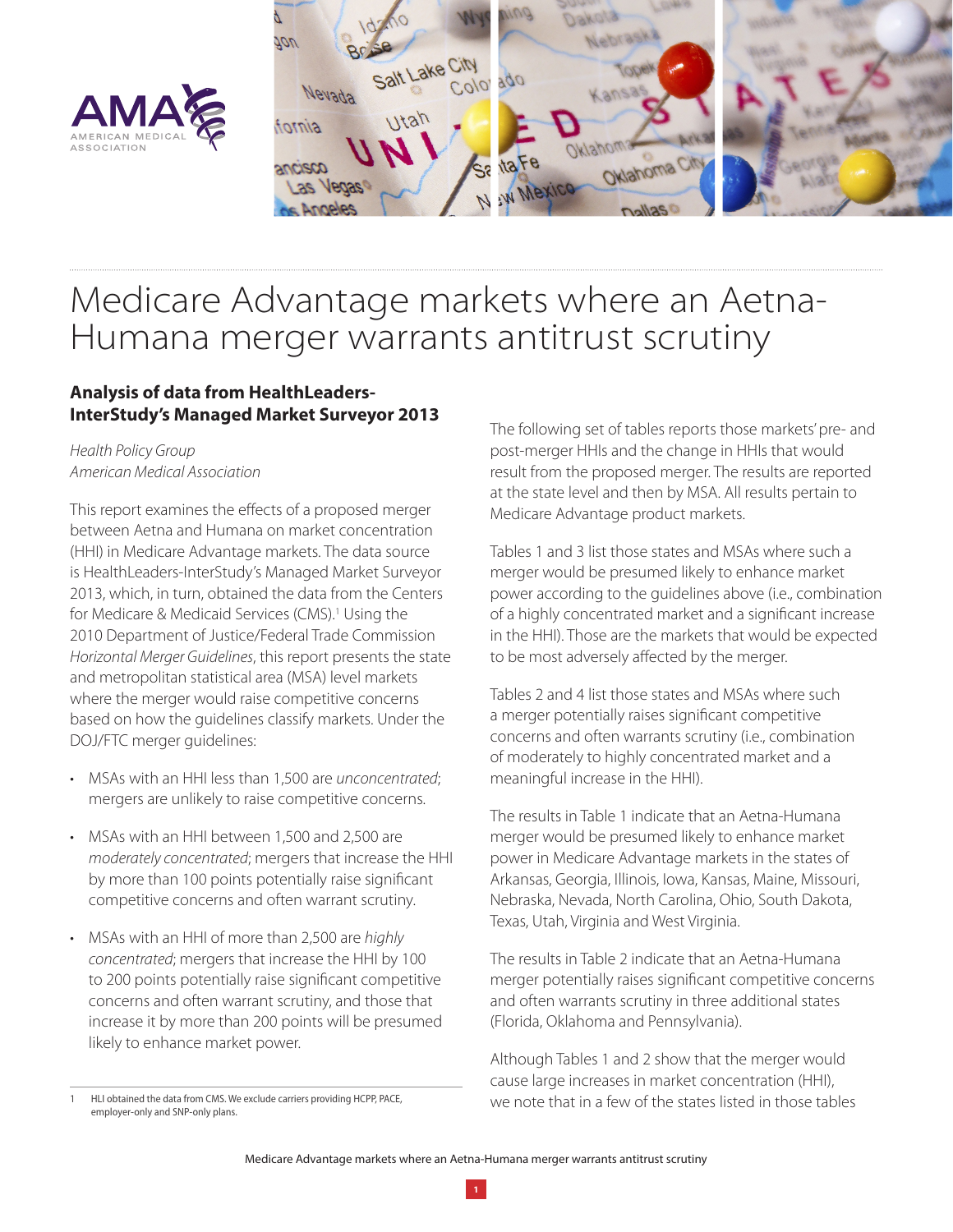(Arkansas, Nevada, Oklahoma, Pennsylvania, Virginia and West Virginia) Aetna's (or in the case of Pennsylvania, Humana's) pre-merger market shares were not that high (i.e., below 5 percent). In those states, the significant increases in the HHI would be the result of the high shares of one of the two merging insurers (usually Humana).

Turning to the analysis by MSA, the results presented in Table 3 indicate that an Aetna-Humana merger would be presumed likely to enhance market power in MSAs located in 21 states (Arkansas, California, District of Columbia, Florida, Georgia, Illinois, Iowa, Kansas, Maine, Maryland, Missouri, Nebraska, Nevada, North Carolina, Ohio, Pennsylvania, South Dakota, Texas, Utah, Virginia and West Virginia).

Finally, the results in Table 4 indicate that an Aetna-Humana merger potentially raises significant competitive concerns and often warrants scrutiny in MSAs in 10 states (Arkansas, Florida, Georgia, Illinois, North Carolina, New York, Ohio, Pennsylvania, Tennessee and Texas).

We note that although all MSA-level results presented here show the merger would cause significant increases in market concentration (HHI), in some MSAs listed in those tables Aetna's (or Humana's) pre-merger shares were not that high (i.e., below 5 percent), particularly among some MSAs in Table 4. In those MSAs, the significant HHI changes are the result of the high shares of one of the two merging insurers.

Medicare Advantage markets where an Aetna-Humana merger warrants antitrust scrutiny

**2**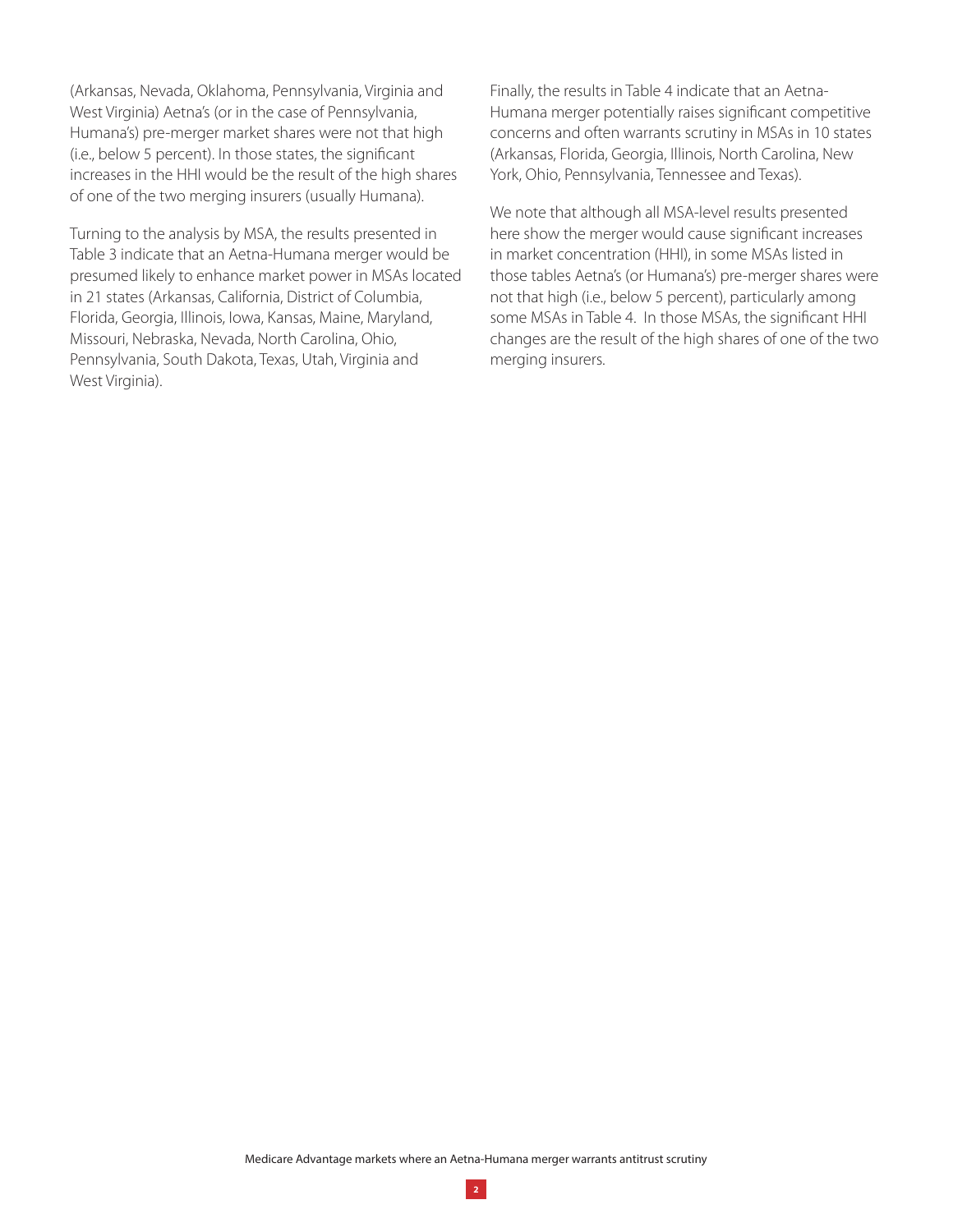### **Table 1. State-level markets where Aetna-Humana merger will be presumed likely to enhance market power**

|                 | <b>Medicare Advantage HHI</b> |                    |                      |
|-----------------|-------------------------------|--------------------|----------------------|
| <b>State</b>    | <b>Pre-merger</b>             | <b>Post-merger</b> | <b>Change in HHI</b> |
| Kansas          | 4152                          | 8064               | 3912                 |
| Missouri        | 2610                          | 3930               | 1320                 |
| lowa            | 2929                          | 4166               | 1238                 |
| <b>Illinois</b> | 2321                          | 3513               | 1192                 |
| Ohio            | 1864                          | 2767               | 904                  |
| Nebraska        | 4213                          | 5111               | 899                  |
| South Dakota    | 4420                          | 5035               | 615                  |
| Texas           | 2115                          | 2728               | 614                  |
| Maine           | 2835                          | 3368               | 533                  |
| West Virginia   | 5626                          | 6056               | 430                  |
| Utah            | 3466                          | 3782               | 316                  |
| Arkansas        | 2628                          | 2934               | 305                  |
| Virginia        | 3956                          | 4225               | 269                  |
| Georgia         | 3873                          | 4131               | 258                  |
| Nevada          | 3597                          | 3850               | 252                  |
| North Carolina  | 3019                          | 3258               | 239                  |

# **Table 2. State-level markets where Aetna-Humana merger potentially raises significant competitive concerns and often warrants scrutiny**

|              | Medicare Advantage HHI |                    |               |
|--------------|------------------------|--------------------|---------------|
| <b>State</b> | <b>Pre-merger</b>      | <b>Post-merger</b> | Change in HHI |
| Florida      | 1956                   | 2314               | 358           |
| Pennsylvania | 1889                   | 2016               |               |
| Oklahoma     | 2824                   | 2924               | 100           |

# **Table 3. MSA-level markets where Aetna-Humana merger will be presumed likely to enhance market power**

|                                           | <b>Medicare Advantage HHI</b> |                    |           |
|-------------------------------------------|-------------------------------|--------------------|-----------|
| <b>State and MSA</b>                      | <b>Pre-merger</b>             | <b>Post-merger</b> | Change in |
| Arkansas                                  |                               |                    |           |
| Hot Springs, AR                           | 2996                          | 4370               |           |
| Fayetteville-Springdale-Rogers, AR-MO     | 3339                          | 4065               | 776       |
| Fort Smith, AR-OK                         | 3173                          | 3652               |           |
|                                           |                               |                    |           |
| Fresno, CA                                | 3132                          | 3410               | 278       |
| <b>District of Columbia</b>               |                               |                    |           |
| hington-Arlington-Alexandria, DC-VA-MD-WV |                               |                    |           |

Medicare Advantage markets where an Aetna-Humana merger warrants antitrust scrutiny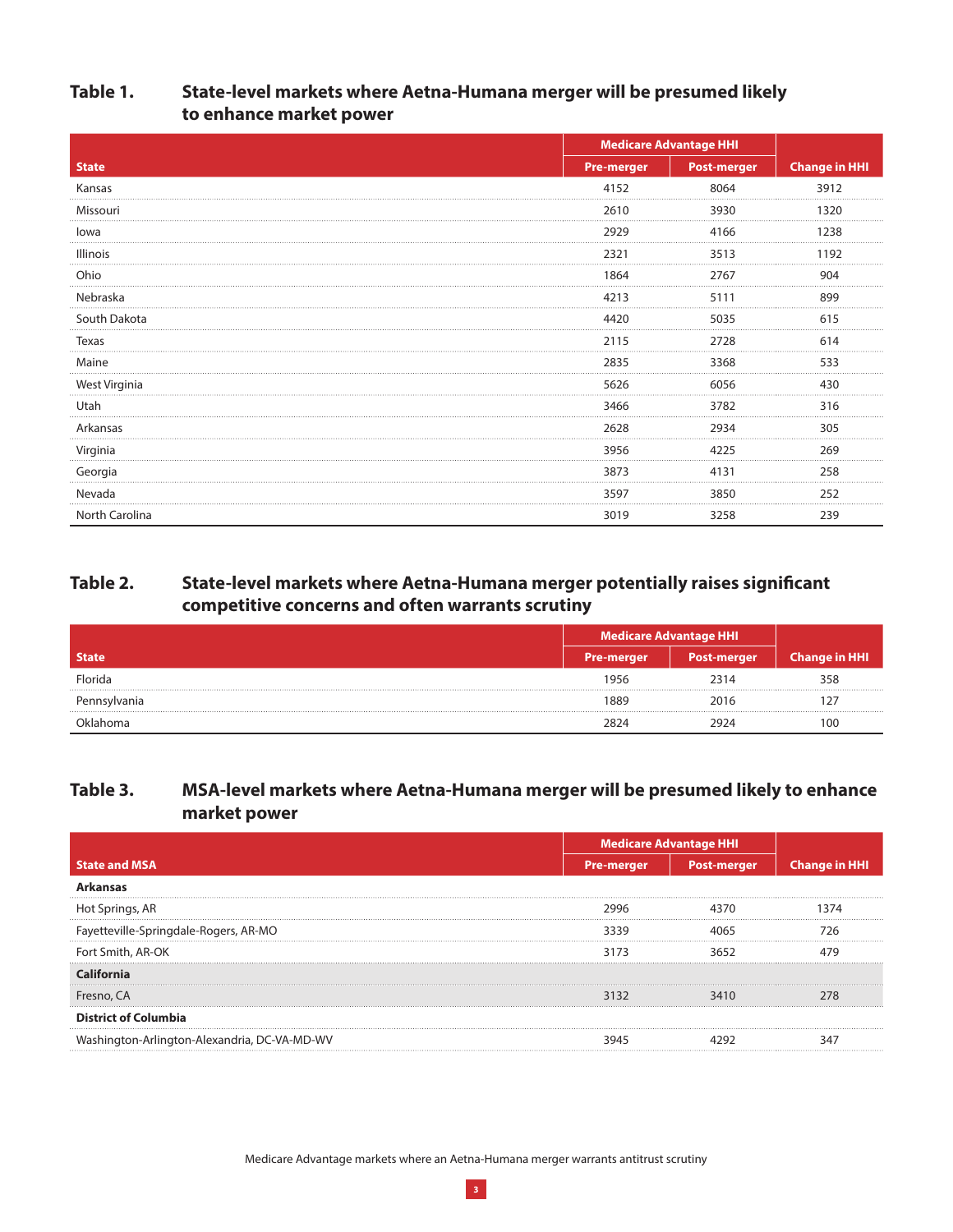|                                                   | <b>Medicare Advantage HHI</b> |                    |                      |  |
|---------------------------------------------------|-------------------------------|--------------------|----------------------|--|
| <b>State and MSA</b>                              | <b>Pre-merger</b>             | <b>Post-merger</b> | <b>Change in HHI</b> |  |
| <b>Florida</b>                                    |                               |                    |                      |  |
| Fort Lauderdale-Pompano Beach-Deerfield Beach, FL | 3097<br>.                     | 4020<br>.          | 923<br>.             |  |
| Port St. Lucie-Fort Pierce, FL                    | 2099                          | 2945               | 846                  |  |
| West Palm Beach-Boca Raton-Boynton Beach, FL      | 3813                          | 4539               | 725                  |  |
| Tampa-St. Petersburg-Clearwater, FL               | 2325<br>.                     | 2720<br>.          | 396<br>.             |  |
| Naples-Marco Island, FL                           | 3184                          | 3529               | 345                  |  |
| Jacksonville, FL                                  | 2584                          | 2882               | 297                  |  |
| Georgia                                           |                               |                    |                      |  |
| Brunswick, GA                                     | 3979                          | 4849               | 870                  |  |
| Savannah, GA                                      | 3073                          | 3592               | 519                  |  |
| Atlanta-Sandy Springs-Marietta, GA                | 2931                          | 3314               | 383                  |  |
| Macon, GA                                         | 5239                          | 5453               | 214                  |  |
| <b>Illinois</b>                                   |                               |                    |                      |  |
| Rockford, IL                                      | 4765                          | 9518               | 4754<br>.            |  |
| Springfield, IL                                   | 3777                          | 5869               | 2092                 |  |
| Peoria, IL                                        | 4204                          | 5435               | 1231                 |  |
| Lake County-Kenosha County, IL-WI                 | 5741                          | 6703               | 962                  |  |
| Chicago-Naperville-Joliet, IL                     | 2645                          | 3488               | 843                  |  |
| Bloomington-Normal, IL                            | 4006                          | 4735               | 729                  |  |
| Davenport-Moline-Rock Island, IA-IL               | 4750                          | 5382               | 632                  |  |
| lowa                                              |                               |                    |                      |  |
| Cedar Rapids, IA                                  | 3918                          | 6237               | 2319                 |  |
| Sioux City, IA-NE-SD                              | 3942                          | 6172               | 2230                 |  |
| Iowa City, IA                                     | 3388                          | 5429               | 2041                 |  |
| Des Moines, IA                                    | 3742                          | 5000               | 1258                 |  |
| Waterloo-Cedar Falls, IA                          | 5574                          | 5847               | 273                  |  |
| Kansas                                            |                               |                    |                      |  |
| Wichita, KS                                       | 5040                          | 9781               | 4740                 |  |
| Topeka, KS                                        | 5061                          | 8345               | 3283                 |  |
| Maine                                             |                               |                    |                      |  |
| Bangor, ME                                        | 2952                          | 3626               | 674                  |  |
| Lewiston-Auburn, ME                               | 4048                          | 4690               | 642                  |  |
| Portland-South Portland, ME                       | 2518                          | 3128               | 610                  |  |
| <b>Maryland</b>                                   |                               |                    |                      |  |
| Hagerstown-Martinsburg, MD-WV                     | 3408                          | 6255               | 2847                 |  |
| Missouri                                          |                               |                    |                      |  |
| Joplin, MO                                        | 3686                          | 7152               | 3466                 |  |
| Kansas City, MO-KS                                | 3698                          | 6995               | 3297                 |  |
| Jefferson City, MO                                | 3495                          | 6217               | 2722                 |  |
| Springfield, MO                                   | 3154                          | 4909               | 1755                 |  |
| Columbia, MO                                      | 2903                          | 3730               | 827                  |  |
| St. Louis, MO-IL                                  | 2848                          | 3118               | 270                  |  |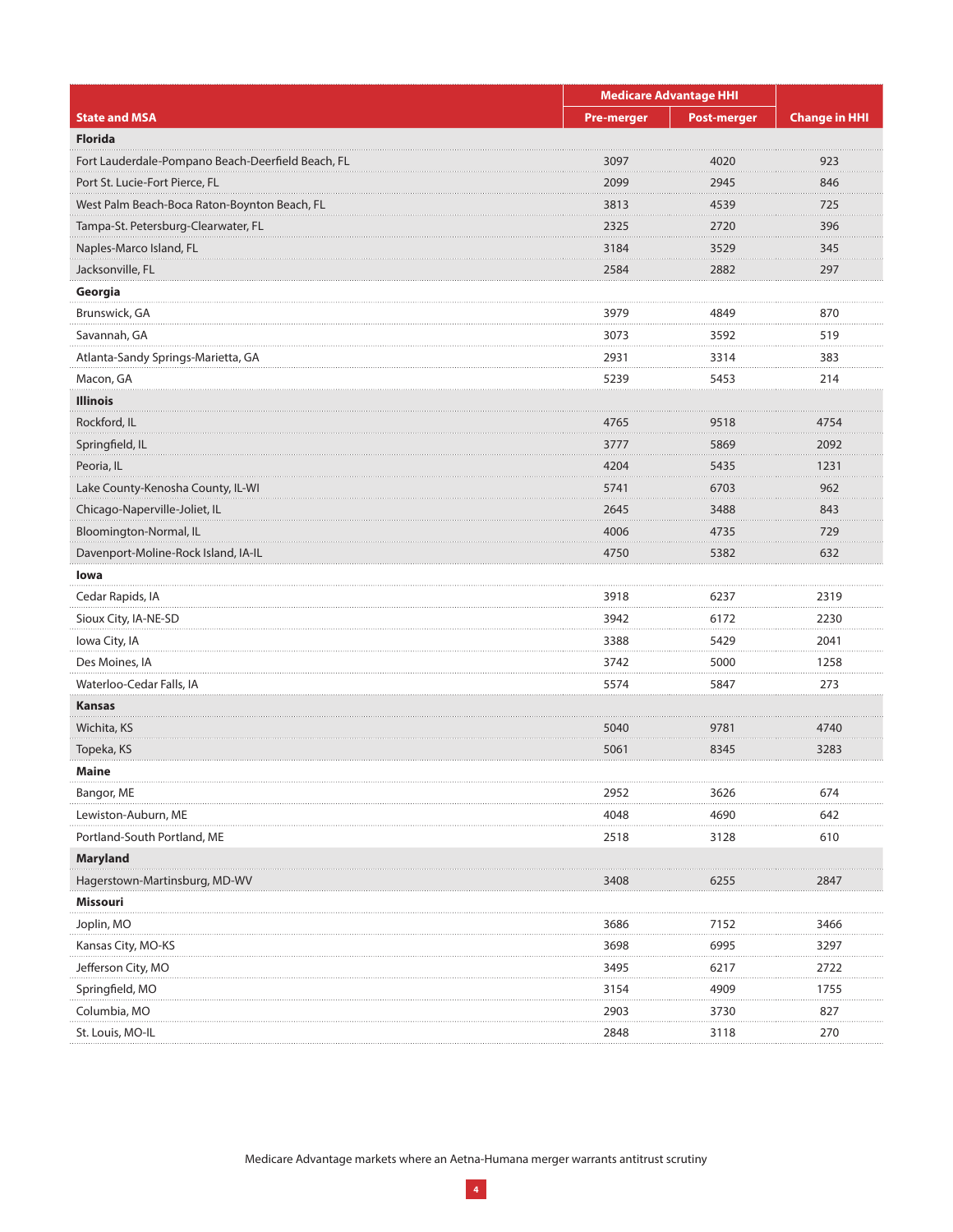|                                   | <b>Medicare Advantage HHI</b> |                    |                      |
|-----------------------------------|-------------------------------|--------------------|----------------------|
| <b>State and MSA</b>              | <b>Pre-merger</b>             | <b>Post-merger</b> | <b>Change in HHI</b> |
| Nebraska                          |                               |                    |                      |
| Lincoln, NE                       | 5243                          | 9215               | 3973                 |
| Omaha-Council Bluffs, NE-IA       | 4625                          | 5320               | 695                  |
| Nevada                            |                               |                    |                      |
| Las Vegas-Paradise, NV            | 4262                          | 4574               | 312                  |
| <b>North Carolina</b>             |                               |                    |                      |
| Hickory-Morganton-Lenoir, NC      | 2546                          | 3762               | 1216                 |
| Wilmington, NC                    | 4187                          | 4892               | 705                  |
| Raleigh-Cary, NC                  | 2607<br>.                     | 3237               | 629                  |
| Durham, NC                        | 2713                          | 3230               | 518                  |
| Charlotte-Gastonia-Concord, NC-SC | 2988                          | 3204               | 217                  |
| Ohio                              |                               |                    |                      |
| Sandusky, OH                      | 3213                          | 5825               | 2612                 |
| Mansfield, OH                     | 3075                          | 4948               | 1872                 |
| Lima, OH                          | 3456                          | 5291               | 1835                 |
| Toledo, OH                        | 2594                          | 3925               | 1331                 |
| Springfield, OH                   | 2836                          | 3970               | 1134                 |
| Columbus, OH                      | 2300                          | 3425               | 1125                 |
| Cleveland-Elyria-Mentor, OH       | 2207                          | 2949               | 742                  |
| Cincinnati-Middletown, OH-KY-IN   | 2641                          | 3352               | 710                  |
| Weirton-Steubenville, WV-OH       | 2245                          | 2733               | 488                  |
| Akron, OH                         | 2029                          | 2509               | 480                  |
| Dayton, OH                        | 2704                          | 3161               | 456                  |
| Canton-Massillon, OH              | 2330                          | 2619               | 289                  |
| Pennsylvania                      |                               |                    |                      |
| Lancaster, PA                     | 2625                          | 3442               | 817                  |
| Williamsport, PA                  | 2368                          | 3056               | 688                  |
| Lebanon, PA                       | .<br>3563                     | 4127               | .<br>564             |
| Harrisburg-Carlisle, PA           | 2803                          | 3254               | 451                  |
| Scranton--Wilkes-Barre, PA        | 3275                          | 3592               | 317                  |
| Reading, PA                       | 2344                          | 2593               | 249                  |
| York-Hanover, PA                  | 2320                          | 2562               | 242                  |
| <b>South Dakota</b>               |                               |                    |                      |
| Sioux Falls, SD                   | 4069                          | 5038               | 969                  |
| <b>Texas</b>                      |                               |                    |                      |
| Wichita Falls, TX                 | 3410                          | 6092               | 2682                 |
| Midland, TX                       | 3354                          | 5815               | 2461                 |
| Victoria, TX                      | 3749                          | 6147               | 2398                 |
| Amarillo, TX                      | 3496                          | 5787               | 2291                 |
| Abilene, TX                       | 3171                          | 5429               | 2258                 |
| Odessa, TX                        | 3335                          | 5164               | 1828                 |
| San Angelo, TX                    | 2787                          | 4608               | 1821                 |
| Sherman-Denison, TX               | 2843                          | 4587               | 1744                 |
| Texarkana, TX-AR                  | 3603                          | 5340               | 1737                 |
| Longview, TX                      | 2737                          | 4253               | 1516                 |
| Austin-Round Rock, TX             | 3231                          | 4645               | 1414                 |
|                                   |                               |                    |                      |

Medicare Advantage markets where an Aetna-Humana merger warrants antitrust scrutiny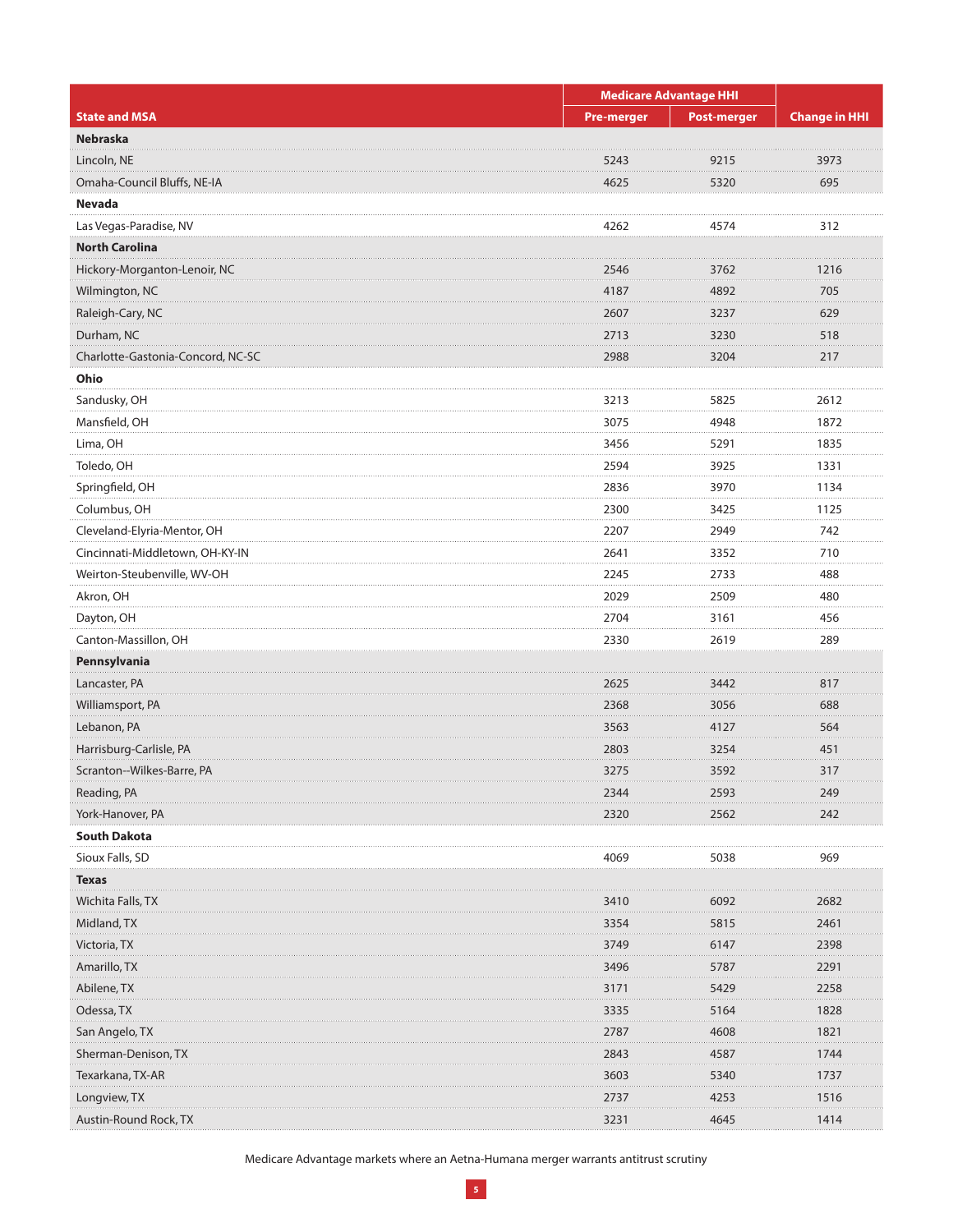|                                            | <b>Medicare Advantage HHI</b> |                    |                      |
|--------------------------------------------|-------------------------------|--------------------|----------------------|
| <b>State and MSA</b>                       | <b>Pre-merger</b>             | <b>Post-merger</b> | <b>Change in HHI</b> |
| Tyler, TX                                  | 2984                          | 4342               | 1358                 |
| Laredo, TX                                 | 2501                          | 3735               | 1233<br>.            |
| College Station-Bryan, TX                  | 2852                          | 4027               | 1175                 |
| Lubbock, TX                                | 2260                          | 3420               | 1160                 |
| Waco, TX                                   | 2853                          | 3688               | 835                  |
| San Antonio, TX                            | 3552                          | 4138               | 585                  |
| Dallas-Plano-Irving, TX                    | 3581<br>.                     | 4114<br>.          | 534<br>.             |
| McAllen-Edinburg-Mission, TX               | 2860                          | 3342               | 482                  |
| Corpus Christi, TX                         | 4475                          | 4951               | 476                  |
| Beaumont-Port Arthur, TX                   | 2499                          | 2936               | 436                  |
| El Paso, TX                                | 2737                          | 3083               | 346                  |
| Brownsville-Harlingen, TX                  | 3455                          | 3668               | 213                  |
| <b>Utah</b>                                |                               |                    |                      |
| Provo-Orem, UT                             | 3230                          | 3638               | 408                  |
| Salt Lake City, UT                         | 3501                          | 3808               | 307                  |
| Ogden-Clearfield, UT                       | 3745                          | 4039               | 294                  |
| Virginia                                   |                               |                    |                      |
| Charlottesville, VA                        | 8962                          | 9747               | 784                  |
| Winchester, VA-WV                          | 8639                          | 9143               | 504                  |
| Virginia Beach-Norfolk-Newport News, VA-NC | 6312                          | 6597               | 285                  |
| <b>West Virginia</b>                       |                               |                    |                      |
| Parkersburg-Marietta-Vienna, WV-OH         | 4079                          | 5596               | 1516                 |
| Charleston, WV                             | 5176                          | 6178               | 1002                 |
| Huntington-Ashland, WV-KY-OH               | 5446                          | 6354               | 908                  |
| Wheeling, WV-OH                            | 3147                          | 3451               | 304                  |